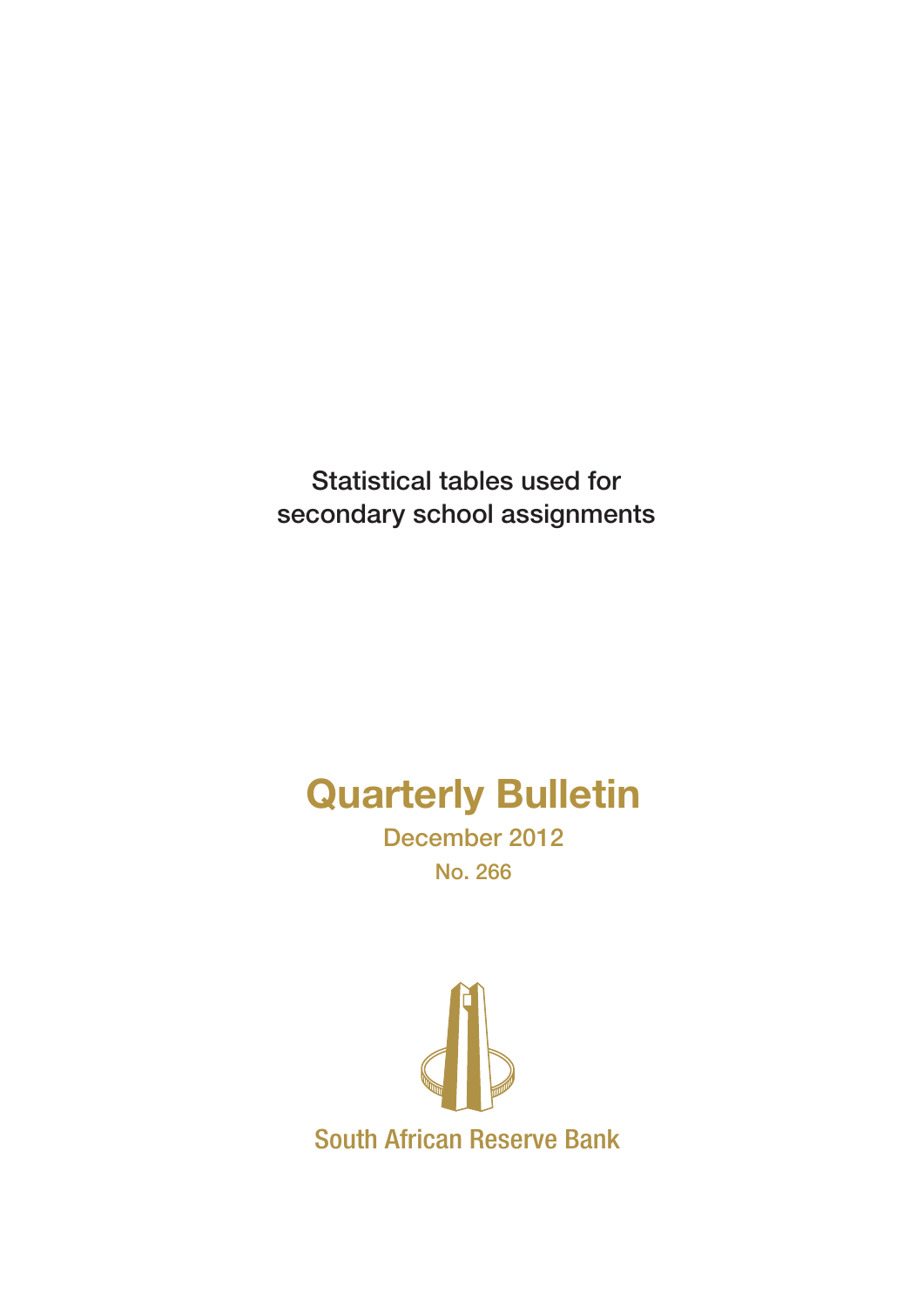## Balance of payments<sup>1</sup> Annual figures

R millions

|                                                              | 2004     | 2005     | 2006     | 2007      | 2008      | 2009     | 2010      | 2011           |
|--------------------------------------------------------------|----------|----------|----------|-----------|-----------|----------|-----------|----------------|
| <b>Current account</b>                                       |          |          |          |           |           |          |           |                |
|                                                              | 281 827  | 331 338  | 412 220  | 497 618   | 655 759   | 503 656  | 565 860   | 671 220        |
|                                                              | 28 698   | 27 0 23  | 35 470   | 39 898    | 48 534    | 52 776   | 59 499    | 75 298         |
|                                                              | 63 4 25  | 71 808   | 82 643   | 97 110    | 105 351   | 100 760  | 102 362   | 107 825        |
|                                                              | 20 973   | 29 550   | 41 207   | 48 448    | 48 254    | 34 075   | 34 099    | 38 118         |
|                                                              | 311 759  | 360 362  | 476 966  | 573 850   | 739 852   | 554 161  | 598 151   | 730 128        |
|                                                              | 66 420   | 77 197   | 96 623   | 115 934   | 138 885   | 124 147  | 134 843   | 142 230        |
|                                                              | 48 823   | 60 975   | 75 982   | 117 266   | 122 129   | 87 593   | 87 022    | 104 689        |
|                                                              | $-10869$ | $-15680$ | $-15768$ | $-16575$  | $-18906$  | $-22428$ | $-16762$  | $-14199$       |
|                                                              | $-42948$ | $-54495$ | -93 799  | $-140551$ | $-161874$ | $-97062$ | $-74958$  | -98 785        |
|                                                              | 338      | 193      | 205      | 197       | 208       | 216      | 225       | 241            |
| Financial account <sup>4</sup>                               |          |          |          |           |           |          |           |                |
| Direct investment                                            |          |          |          |           |           |          |           |                |
|                                                              | 5 1 5 5  | 42 270   | $-3567$  | 40 120    | 74 403    | 45 4 65  | 8993      | 43 598         |
|                                                              | $-8721$  | $-5916$  | $-41058$ | $-20896$  | 25 888    | $-9757$  | 554       | 1865           |
|                                                              | $-3566$  | 36 354   | $-44625$ | 19 2 24   | 100 291   | 35 708   | 9547      | 45 463         |
| Portfolio investment                                         |          |          |          |           |           |          |           |                |
|                                                              | 46 262   | 36 188   | 144 501  | 97 485    | $-71540$  | 107 234  | 107 876   | 45 878         |
|                                                              | $-5946$  | $-6123$  | $-15044$ | $-24026$  | $-633325$ | $-13470$ | $-333374$ | $-62223$       |
|                                                              | 40 316   | 30 065   | 129 457  | 73 459    | -134 865  | 93 764   | 74 502    | $-16345$       |
| Other investment                                             |          |          |          |           |           |          |           |                |
|                                                              | 10 944   | 32 7 35  | 60 750   | 58 711    | 47 730    | -39 956  | 7899      | 43 005         |
|                                                              | $-3555$  | $-22895$ | -38 823  | 2 1 1 9   | 82 983    | 23 703   | $-22138$  | $-13444$       |
|                                                              | 7 3 8 9  | 9840     | 21 927   | 60 830    | 130 713   | $-16253$ | $-14239$  | 29 561         |
|                                                              | 44 139   | 76 259   | 106 759  | 153 513   | 96 139    | 113 219  | 69810     | 58 679         |
|                                                              | 35 999   | 12 30 6  | 16 627   | 34 657    | 91 593    | 664      | 36 229    | 72 569         |
| Change in net gold and other foreign reserves owing to       |          |          |          |           |           |          |           |                |
|                                                              | 37 528   | 34 263   | 29 7 9 2 | 47816     | 26 066    | 17 037   | 31 306    | 32 704         |
|                                                              | 2949     | 2577     | $-5453$  | $-7631$   | $-7761$   | $-2724$  | $-2683$   | $\overline{7}$ |
|                                                              | $-10617$ | 11 003   | 23 350   | 5 6 4 2   | 74 214    | $-38647$ | $-30712$  | 74 441         |
|                                                              | 84       | $-226$   | 163      | 169       | 158       | 45       | 13        | 42             |
|                                                              | 29 944   | 47617    | 47852    | 45 996    | 92 677    | $-24289$ | $-2076$   | 107 194        |
| Memo item: Change in capital transfer and financial accounts | 80 476   | 88758    | 123 591  | 188 367   | 187 940   | 114 099  | 106 264   | 131 489        |

KB501

1. Data for the previous four years are preliminary and subject to revision.<br>2. Published customs figures adjusted for balance-of-payments purposes.<br>3. Commodity gold. Before 1981 net gold expores comprinest purposes.<br>4. A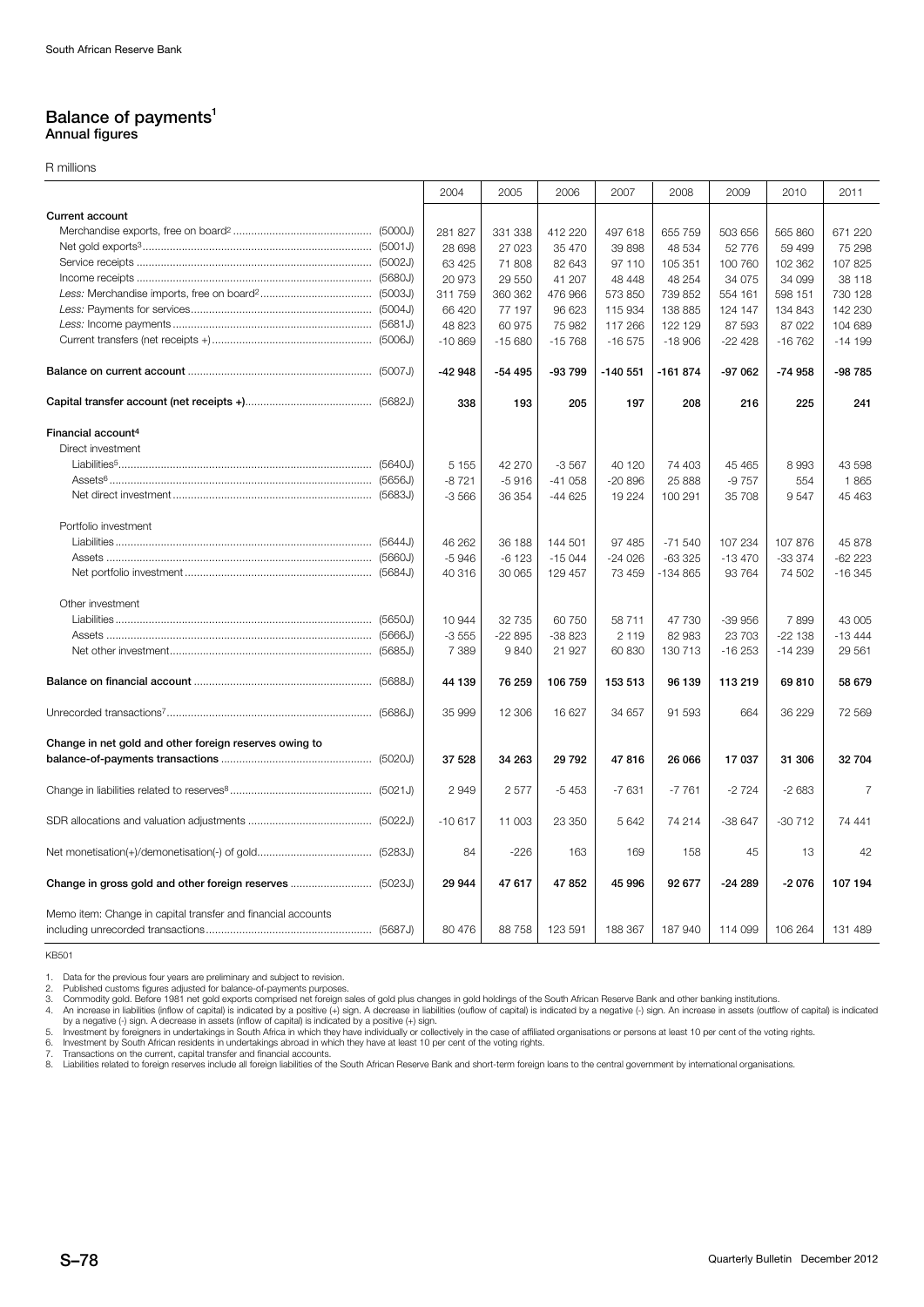# Gross value added by kind of economic activity $1$

R millions

|                                                 | 2004              | 2005              | 2006               | 2007               | 2008               | 2009               | 2010               | 2011               |
|-------------------------------------------------|-------------------|-------------------|--------------------|--------------------|--------------------|--------------------|--------------------|--------------------|
| At current prices                               |                   |                   |                    |                    |                    |                    |                    |                    |
|                                                 | 130 688           | 143 394           | 177 652            | 210 803            | 257 073            | 260 176            | 283 730            | 321 229            |
|                                                 | 39 490            | 37 402            | 45 351             | 53 833             | 60 547             | 63 655             | 61 999             | 64 578             |
|                                                 | 91 198            | 105 992           | 132 301            | 156 970            | 196 526            | 196 521            | 221 731            | 256 651            |
|                                                 | 306 182           | 330 669           | 357 606            | 403 129            | 458746             | 478 627            | 496 695            | 508 953            |
|                                                 | 243 967           | 259 101           | 274 502            | 304 438            | 340 623            | 331 703            | 341 746            | 335 683            |
|                                                 | 30 176            | 33 010            | 36 946             | 41 783             | 45 902             | 60 402             | 63 050             | 72 816             |
|                                                 | 32 039            | 38 558            | 46 158             | 56 908             | 72 221             | 86 522             | 91899              | 100 454            |
|                                                 | 833730            | 927 004           | 1 037 061          | 1 178 144          | 1 311 933          | 1 439 517          | 1 626 839          | 1791197            |
| Wholesale and retail trade, catering and        | 176 445           | 195 012           | 215 831            | 238 910            | 271 489            | 298 511            | 360 811            | 403 518            |
|                                                 | 124 786           | 139 472           | 153 775            | 164 467            | 189782             | 199 276            | 222 847            | 243 444            |
| Finance, insurance, real-estate and business    | 261 285           | 295 504           | 339 311            | 405 520            | 438 587            | 464 831            | 509 822            | 557 955            |
| Community, social and personal services (6642J) | 271 214           | 297 016           | 328 144            | 369 247            | 412 075            | 476 899            | 533 359            | 586 280            |
|                                                 | 190 563<br>80 651 | 208 561<br>88 455 | 230 116<br>98 0 28 | 259 802<br>109 445 | 293 290<br>118785  | 342 725<br>134 174 | 391 892<br>141 467 | 431 289<br>154 991 |
|                                                 | 1 270 600         | 1 401 067         | 1 572 319          | 1792076            | 2 0 2 7 7 5 2      | 2178320            | 2 407 264          | 2 621 379          |
| At constant 2005 prices                         |                   |                   |                    |                    |                    |                    |                    |                    |
|                                                 | 141 295           | 143 394           | 140 723            | 141 637            | 141 539            | 135 511            | 141 012            | 141 252            |
|                                                 | 36 380            | 37 402            | 35 359             | 36 301             | 42 143             | 41 454             | 41 629             | 41 580             |
|                                                 | 104 915           | 105 992           | 105 364            | 105 336            | 99 396             | 94 057             | 99 383             | 99 672             |
|                                                 | 309 751           | 330 669           | 352 503            | 374 511            | 385 230            | 358714             | 374 637            | 385 516            |
|                                                 | 243 965           | 259 101           | 275 782            | 290 246            | 297 889            | 267 723            | 282 509            | 292 733            |
|                                                 | 31 335            | 33 010            | 34 139             | 35 294             | 34 196             | 33712              | 34 421             | 34 798             |
|                                                 | 34 451            | 38 558            | 42 582             | 48 971             | 53 145             | 57 279             | 57 707             | 57 985             |
|                                                 | 879 344           | 927 004           | 985 265            | 1 044 928          | 1 093 033          | 1 103 832          | 1 131 013          | 1 174 059          |
| Wholesale and retail trade, catering and        | 182 175           | 195 012           | 206 636            | 217 607            | 219749             | 217 074            | 225 338            | 235 404            |
|                                                 | 132 459           | 139 472           | 146 607            | 156 289            | 162 522            | 163 999            | 167 313            | 172 549            |
| Finance, insurance, real-estate and business    | 279 544           | 295 504           | 324 002            | 349 501            | 375 240            | 378 987            | 387 152            | 402 500            |
| Community, social and personal services (6642Y) | 285 166           | 297 016           | 308 020            | 321 531            | 335 522            | 343 772            | 351 210            | 363 606            |
|                                                 | 199 947<br>85 219 | 208 561<br>88 455 | 214 947<br>93 073  | 223 284<br>98 247  | 233 416<br>102 106 | 242 539<br>101 233 | 249 531<br>101 679 | 259 346<br>104 260 |
|                                                 | 1 330 390         | 1 401 067         | 1 478 491          | 1 561 076          | 1619802            | 1 598 057          | 1 646 662          | 1700827            |

KB602

1. Source of data: Statistics South Africa.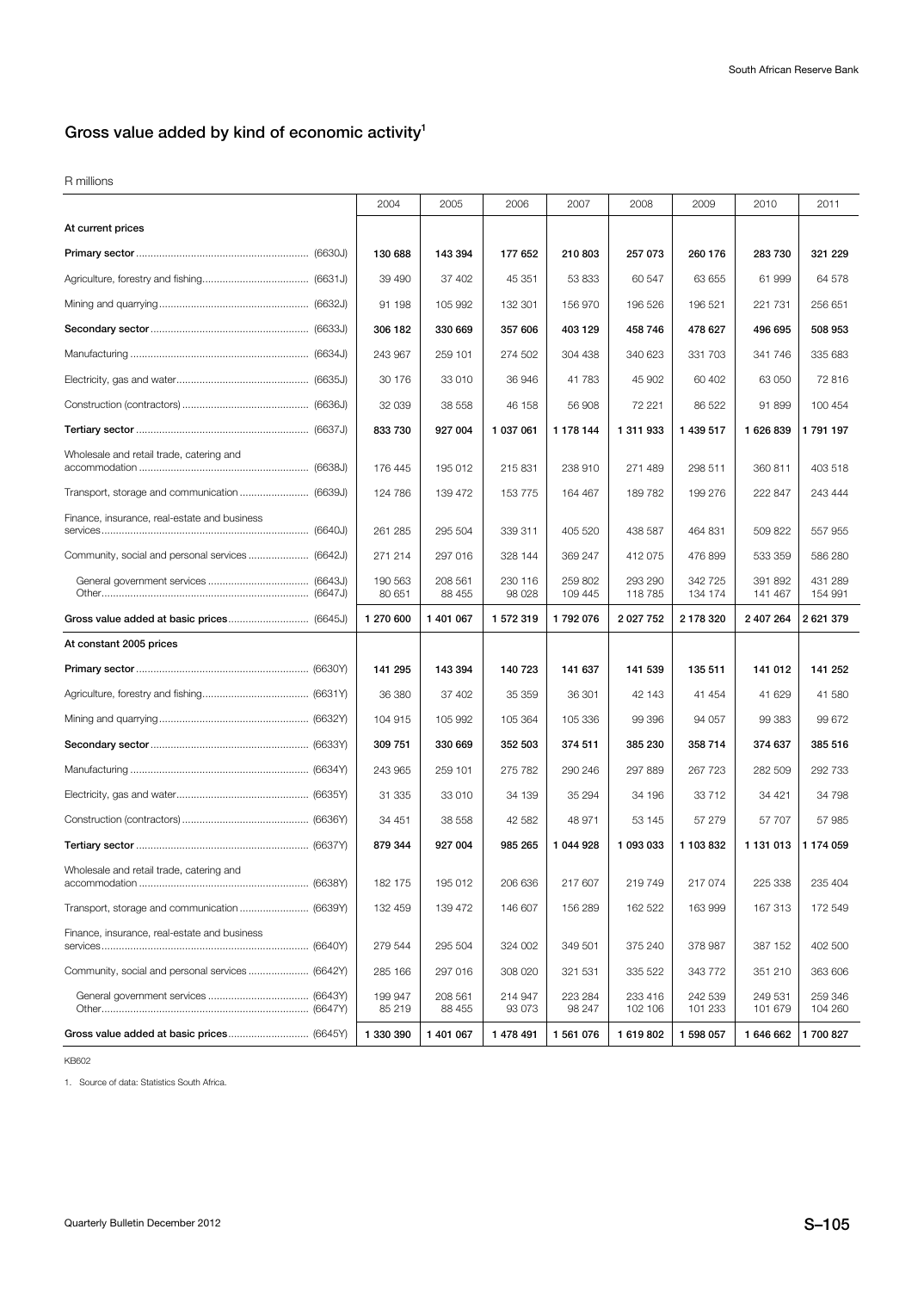# Final consumption expenditure by households At current prices

R millions

|                                                                           | 2004     | 2005    | 2006      | 2007       | 2008      | 2009      | 2010      | 2011    |
|---------------------------------------------------------------------------|----------|---------|-----------|------------|-----------|-----------|-----------|---------|
|                                                                           | 85 4 46  | 102792  | 118 445   | 122 363    | 114 108   | 101 870   | 118 942   | 131 386 |
|                                                                           | 16 183   | 18 132  | 21 316    | 23 1 26    | 23 453    | 22 3 65   | 23 223    | 24 914  |
|                                                                           | 51 279   | 64 935  | 73 846    | 71 673     | 60 078    | 49 254    | 64 509    | 73 111  |
|                                                                           | 2642     | 2690    | 3 1 7 3   | 3794       | 4 3 3 6   | 3586      | 3503      | 3743    |
| Recreational and entertainment goods <sup>1</sup> (6053J)                 | 9063     | 10 145  | 12 163    | 14755      | 16 474    | 15882     | 16 003    | 16888   |
|                                                                           | 6279     | 6890    | 7947      | 9015       | 9767      | 10783     | 11 704    | 12 730  |
|                                                                           | 83 202   | 93 595  | 107 259   | 119 002    | 130 114   | 134 714   | 141 095   | 152 566 |
|                                                                           | 46 953   | 52 694  | 58 917    | 65 666     | 71 445    | 75 206    | 79 725    | 87 396  |
| Household textiles, furnishings, glassware etc.  (6057J)                  | 13 0 9 9 | 14 679  | 17 254    | 18736      | 20 198    | 20 556    | 21 385    | 22 448  |
|                                                                           | 11 442   | 13 212  | 16 099    | 17893      | 20 237    | 20 214    | 21 252    | 23 362  |
|                                                                           | 7937     | 8665    | 9997      | 10973      | 11 900    | 11750     | 11 448    | 11714   |
|                                                                           | 3771     | 4 3 4 5 | 4 9 9 2   | 5734       | 6 3 3 4   | 6988      | 7 2 8 5   | 7646    |
|                                                                           | 344 310  | 377851  | 426 021   | 484 685    | 559 644   | 596 996   | 634 456   | 708 654 |
|                                                                           | 232 868  | 253 515 | 285 706   | 323 840    | 370 541   | 399 424   | 413 848   | 451 300 |
|                                                                           | 28 9 54  | 31 324  | 33 568    | 37 761     | 43 666    | 50 058    | 59 207    | 71 328  |
|                                                                           | 30 897   | 34 903  | 40 686    | 49 173     | 55 898    | 61 352    | 63 906    | 68 638  |
| Medical and pharmaceutical products (6065J)                               | 15 371   | 16611   | 18 124    | 19 961     | 23 363    | 26 134    | 28 849    | 31 937  |
|                                                                           | 28 696   | 33 175  | 38 387    | 43 316     | 54 376    | 47 008    | 54 984    | 70 726  |
| Recreational and entertainment goods <sup>5</sup> (6067J)                 | 7524     | 8 3 2 3 | 9550      | 10 634     | 11 800    | 13 0 20   | 13 662    | 14 725  |
|                                                                           | 377994   | 416 535 | 464 590   | 538 676    | 589 117   | 627 166   | 689 771   | 751 383 |
|                                                                           | 91 927   | 108 187 | 126 381   | 150 063    | 160 842   | 172 972   | 186 203   | 198 597 |
| Household services, including domestic servants (6070J)                   | 25 186   | 26 454  | 28 339    | 32 085     | 36 443    | 39 621    | 42 581    | 45 581  |
|                                                                           | 56 886   | 59 624  | 65 066    | 73 933     | 85 087    | 91 489    | 105 100   | 121 480 |
|                                                                           | 88 323   | 96 170  | 106 421   | 118 345    | 126 432   | 130 047   | 140 256   | 154 988 |
| Recreational, entertainment and educational services <sup>7</sup> (6073J) | 40 219   | 43 5 26 | 47 443    | 52 087     | 57 297    | 63019     | 69 35 6   | 76 123  |
|                                                                           | 75 453   | 82 574  | 90 940    | 112 163    | 123 016   | 130 018   | 146 275   | 154 614 |
|                                                                           | 4 4 6 9  | 4 6 2 2 | 4 8 3 5   | 5 1 8 0    | 5777      | 6 2 6 2   | 6916      | 7631    |
|                                                                           | 890 952  | 990 773 | 1 116 315 | 1 264 7 26 | 1 392 983 | 1 460 746 | 1 584 264 | 1743989 |

KB609

1. Comprising audio-visual, photographic and communications equipment.<br>2. Jewellery, watches, therapeutic appliances, etc.<br>3. Comprising sport and camping equipment, hobbies, books and toys.<br>4. Electrical appliances for pe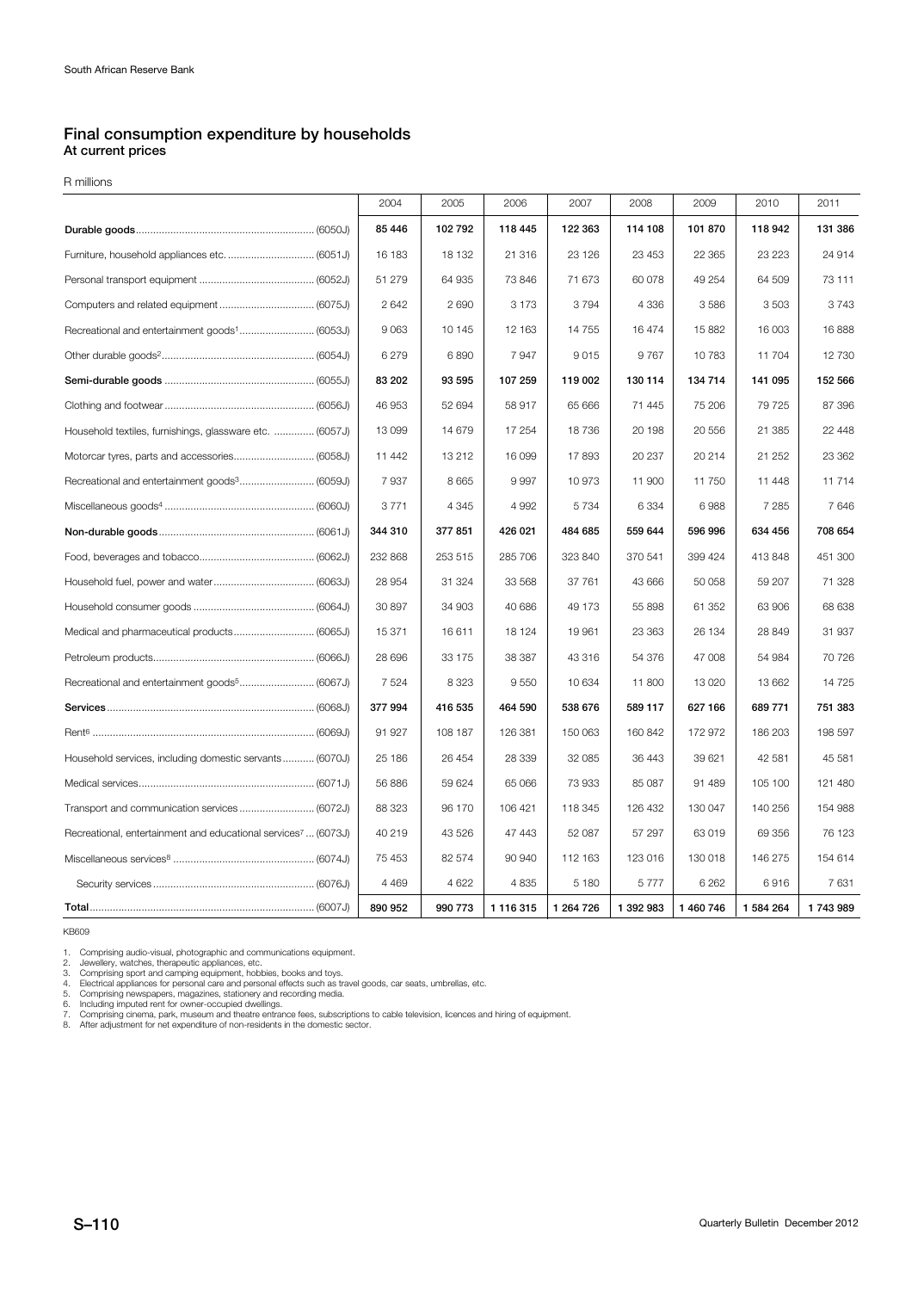## Final consumption expenditure by households At constant 2005 prices

R millions

|                                                                           | 2004    | 2005    | 2006      | 2007      | 2008      | 2009      | 2010    | 2011      |
|---------------------------------------------------------------------------|---------|---------|-----------|-----------|-----------|-----------|---------|-----------|
|                                                                           | 86 160  | 102792  | 119 157   | 121 401   | 111 340   | 97 361    | 115 656 | 133886    |
|                                                                           | 16 186  | 18 132  | 21 748    | 23 7 7 2  | 24 337    | 22 387    | 24 259  | 26 892    |
|                                                                           | 52 415  | 64 935  | 73 795    | 69 357    | 55 208    | 44 0 76   | 56 343  | 63 959    |
|                                                                           | 2 5 8 8 | 2690    | 3058      | 3612      | 3982      | 3 2 4 8   | 3634    | 4 6 3 2   |
|                                                                           | 8546    | 10 145  | 12 940    | 16 4 65   | 19 117    | 18 675    | 22 019  | 28 28 2   |
|                                                                           | 6425    | 6890    | 7616      | 8 1 9 5   | 8696      | 8975      | 9401    | 10 121    |
|                                                                           | 81 298  | 93 595  | 109 758   | 122 156   | 127 927   | 125 537   | 130 083 | 137 797   |
|                                                                           | 45 402  | 52 694  | 61 849    | 71 196    | 76 273    | 76 500    | 79 686  | 85 186    |
| Household textiles, furnishings, glassware etc.  (6057Y)                  | 12 8 84 | 14 679  | 17 324    | 18 5 20   | 19 340    | 18 994    | 20 070  | 21 274    |
| Motorcar tyres, parts and accessories (6058Y)                             | 11 398  | 13 212  | 15 506    | 15 769    | 15 060    | 13 563    | 13648   | 14 3 24   |
|                                                                           | 7803    | 8 6 6 5 | 10 172    | 11 249    | 11 648    | 11 039    | 11 073  | 11 168    |
|                                                                           | 3811    | 4 3 4 5 | 4 9 0 7   | 5 4 2 2   | 5 606     | 5 4 4 1   | 5 606   | 5845      |
|                                                                           | 359 208 | 377 851 | 399 375   | 419 355   | 420 272   | 416 344   | 423 651 | 436 762   |
|                                                                           | 240 491 | 253 515 | 267 978   | 277 691   | 277 844   | 274 292   | 277 171 | 282 468   |
|                                                                           | 30 701  | 31 324  | 31 796    | 33 140    | 32 843    | 31 517    | 32 250  | 33 930    |
|                                                                           | 31 484  | 34 903  | 39 553    | 45 850    | 46 558    | 45 706    | 47 015  | 49 232    |
| Medical and pharmaceutical products (6065Y)                               | 16 403  | 16 611  | 17 315    | 18 155    | 19 254    | 19 658    | 20 433  | 21 7 20   |
|                                                                           | 32 373  | 33 175  | 33 514    | 34 686    | 33 643    | 35 415    | 37 037  | 39 354    |
|                                                                           | 7756    | 8 3 2 3 | 9 2 1 9   | 9833      | 10 130    | 9756      | 9745    | 10 058    |
|                                                                           | 406 850 | 416 535 | 444 980   | 469 608   | 498 176   | 500 314   | 520 442 | 538 836   |
|                                                                           | 103 834 | 108 187 | 113 914   | 119 280   | 123 013   | 125 371   | 127 806 | 129 579   |
| Household services, including domestic servants (6070Y)                   | 25 323  | 26 454  | 28 130    | 29 255    | 30 108    | 30 379    | 31 012  | 31 626    |
|                                                                           | 63 923  | 59 624  | 66 150    | 72 219    | 77 562    | 78 145    | 82 680  | 89 326    |
|                                                                           | 90 830  | 96 170  | 101 764   | 105 311   | 116 556   | 116 641   | 119 457 | 125 981   |
| Recreational, entertainment and educational services <sup>7</sup> (6073Y) | 42 433  | 43 5 26 | 44 904    | 46 509    | 47 803    | 47 025    | 47 412  | 48 333    |
|                                                                           | 80 507  | 82 574  | 90 118    | 97 034    | 103 134   | 102 753   | 112 075 | 113 991   |
|                                                                           | 4 6 22  | 4 6 22  | 4763      | 4979      | 5 1 0 3   | 5 0 31    | 5 3 0 2 | 5 6 4 4   |
|                                                                           | 933 516 | 990 773 | 1 073 270 | 1 132 520 | 1 157 715 | 1 139 556 | 1189832 | 1 247 281 |

KB610

1. Comprising audio-visual, photographic and communications equipment.<br>2. Jewellery, watches, therapeutic appliances, etc.<br>3. Comprising sport and camping equipment, hobbies, books and toys.<br>4. Electrical appliances for pe